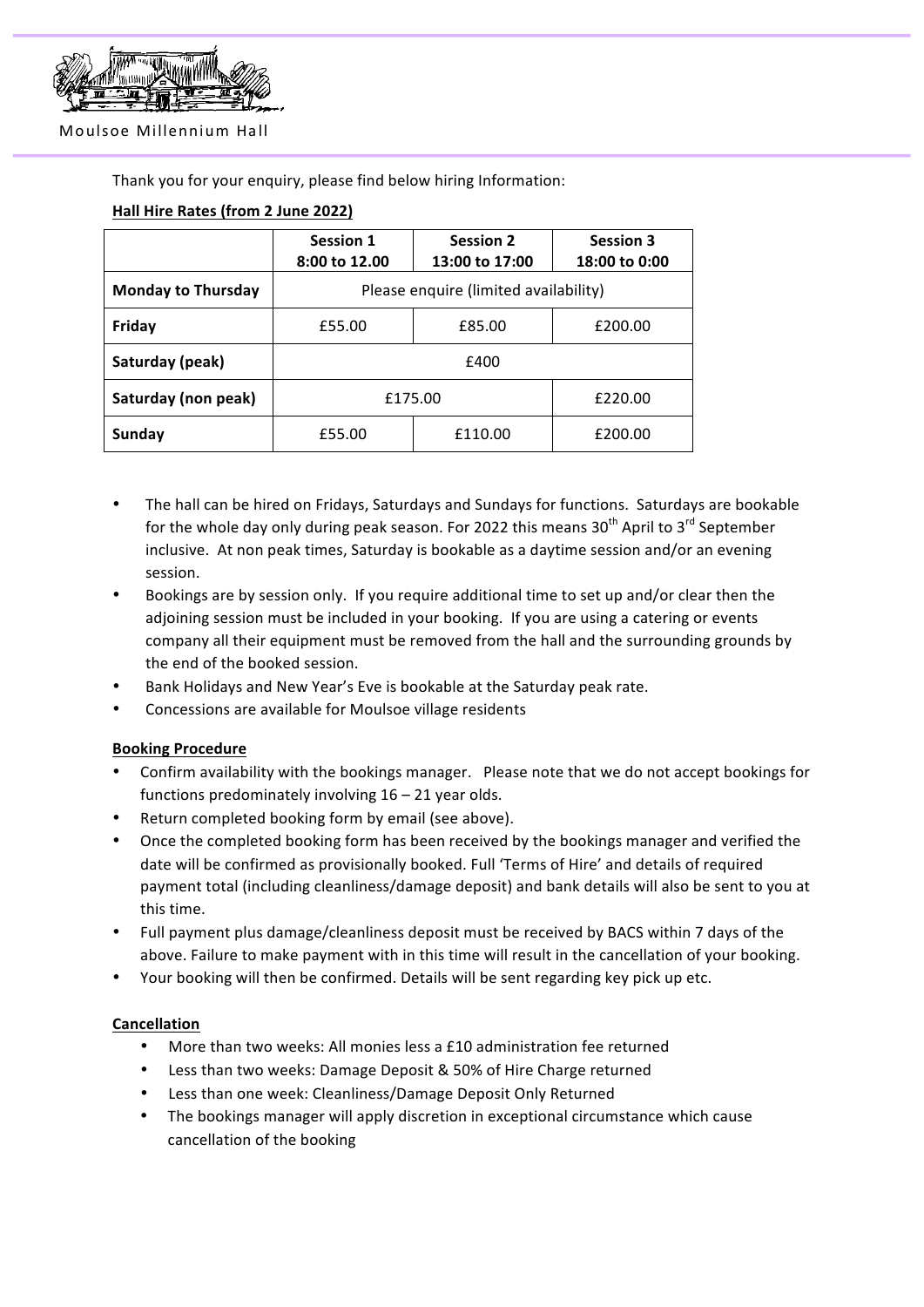

Moulsoe Millennium Hall

### **COVID-19**

Please note that whilst we will endeavour to retain your booking, we may have to close the hall at short notice. For example, due to a local lockdown or Government Regulations restricting the use of village halls. If in the unlikely event it is necessary to cancel your booking, we will inform you promptly and you will not be charged for this hire.

### **Bar & Catering**

A fully stocked licensed bar is available on request, subject to the type of event. The availability of a bar will be confirmed on receipt of your booking form. Please note that a hall bar is only available for bookings including session 3 and with at least 50 adults on the day. Should you use the hall bar for your function you and your guests may bring no other beverages, with the exception of tea and coffee, into the hall or the grounds. In addition to the bar, drink and catering packages are available. If you are interested in a bar and/or drink/catering packages please either select the relevant option(s) on the Booking Form and someone from the Holy Cow Catering Company will contact you, or email holycow.catering@aol.co.uk. Please note that no external bars are allowed on the premises, and the bar area and bar equipment are not available for your use.

The hall has a kitchen with a hob, oven and microwave, fridge and freezer included in your hire. Other cooking equipment, including but not limited to barbeque equipment and camping stoves, cannot be used in or outside the hall. Catering vans are permitted but must be parked in the car park.

#### **Wedding venue**

The Hall is not licensed to perform a civil wedding ceremony. However, if you are looking for a venue for a church wedding, and would qualify to get married in the Parish church of Newport Pagnell, then you may like to consider St Mary's Church in Moulsoe. This is a picturesque Grade 1 listed church, ideal for the small/medium size wedding. The bookings manager can provide more information.

#### **Play Area and Playing Field**

The play area and playing field adjacent to the hall is available for your use. However, you are advised that this is a public space and anyone from outside your event must be able to use it. No food or drink should be taken past the edge of the veranda.

#### **Parking**

There are 20 spaces in the hall car park with drop down access for wheelchairs, etc. Your guests must NOT park in the Carrington Arms car park next door, unless they are staying at the Carrington Arms overnight. It is the hirer's responsibility to ensure that parking is managed so that this does not occur.

#### **Music and noise**

The Hall is located in a quiet village and we therefore request that you are considerate of our neighbours. Music must finish by midnight without exception.